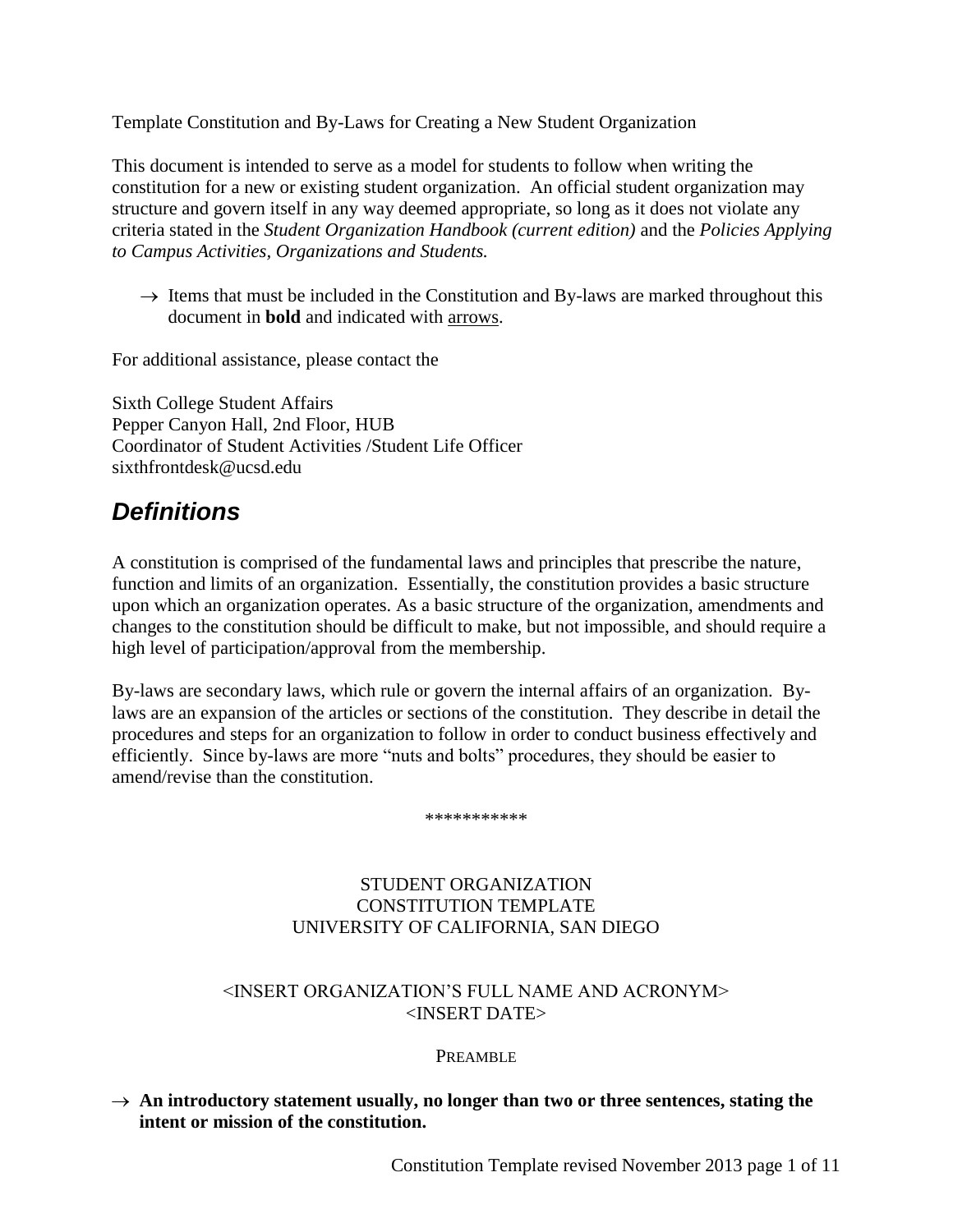For example: "We, the members of (name of organization) at Sixth College at UC San Diego, established to provide (your mission statement), do ordain and establish this constitution and subscribe to the regulations and policies of the University."

## ARTICLE I

#### NAME OF ORGANIZATION

 $\rightarrow$  The official name of the student organization that will be used in a variety of University **and Student Life publications. It is recommended that the name be stated in the document exactly how the organization prefers to be recognized. If an organization chooses to use the University name as part of its name it must be written as follows, "\_\_\_\_\_\_\_\_\_\_\_\_\_ at UCSD."**

For example: "The name of this organization shall be (name of organization), hereinafter referred to as (shortened name of organization, perhaps an acronym, as it will appear throughout the constitution [optional])."

#### ARTICLE II

#### PURPOSE OF ORGANIZATION

**State the purpose of your organization. This statement will be used to describe what the organization is about to those looking for (or at) student organizations to join or work with. It will also impact decisions related to what are appropriate (and inappropriate) spheres of activity for the organization to be engaged in. The purpose statement should be broad enough in scope to allow the organization freedom of action but specific enough to show the uniqueness of the organization.**

For example: "The purpose(s) of this organization shall be..."

Things to consider:

- What is the purpose for establishing the organization?
- What is the intended impact of the organization on the Sixth College and/or UCSD community?
- What services will be provided and for whom?

#### ARTICLE III

#### MEMBERSHIP PRACTICE

- $\rightarrow$  "Active membership of this student organization shall be chosen without discrimination **on the basis of race, religion, sex, sexual orientation, color, disability, national origin, age, or marital status, except in cases of fraternity and sorority organizations which are exempt by federal law from Title IX Regulations concerning discrimination on the basis of sex. Active membership should also be composed of at least 50% UCSD Students (undergraduate or graduate)."**
- A. Eligibility for membership
- $\rightarrow$  State criteria and qualifications for membership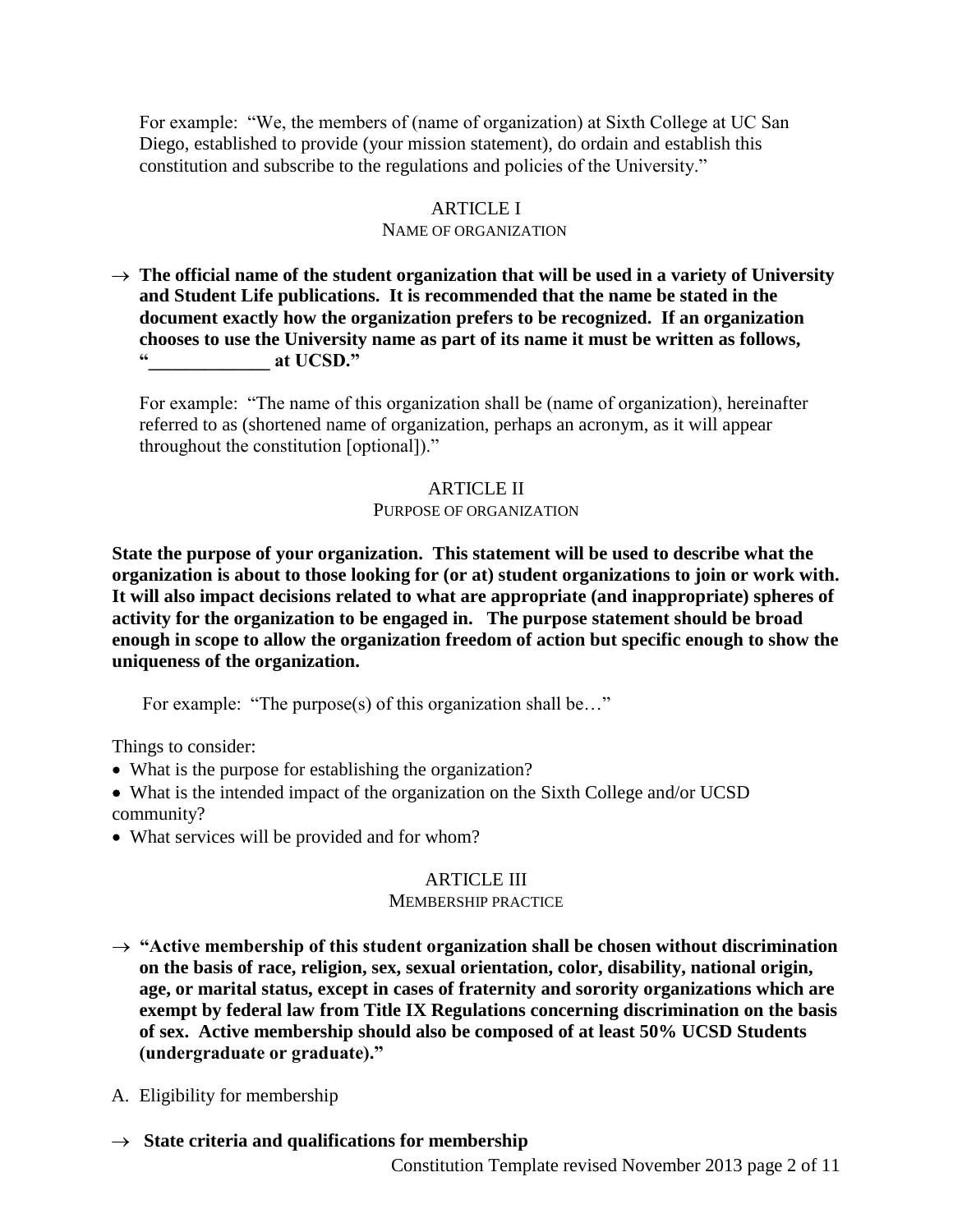For example: "All students at UCSD shall be eligible for membership."

Things to consider:

- Who is eligible for membership (e.g., UCSD students, faculty and staff members, community members, etc.)? Remember that at least 50% of the organization's membership must be undergraduate and graduate students. Students enrolled at the University Extension Center do not count towards the minimum number requirement.]\
- B. Criteria or qualification for membership

Things to consider:

 Are there any specific qualifications needed or criteria that need to be met for membership (e.g., good academic standing, dues, etc.)? Are there ongoing requirements, in addition to the other requirements, to join the organization?

C. Categories of membership

Things to consider:

- Are there various categories of membership such as active, associate, inactive, alumni, honorary, auxiliary, etc.? Discuss what defines each particular category of membership and how members may move from one category of membership to another.
- What are the privileges, duties and/or responsibilities of each type of membership? Be sure the organization refrains from demeaning and/or demoralizing any particular category of membership.
- Voting ability for members. Who is eligible to vote? Every voting person should get one vote and only one vote. The primary exception is if the Constitution provides that the President of the organization only votes in order to make or break a tie.
- D. Withdrawal or removal of members

Things to consider:

- What is the process for withdrawal from the organization?
- What are the grounds for removal of a member (i.e. under what circumstances would/could this occur, votes required, etc.)?

 What is the process for removal of a member of the organization? (outline a due process, including charges, response to charges (argument), appeal and removal/reinstatement policies). This should be framed in the following way:

- 1) Charges or complaint brought against an individual
- 2) Evidence to support complaint is presented,
- 3) Individual given an opportunity to argue a defense and offer counter evidence,
- 4) Vote is taken (and the vote count must be specified in the Constitution).

5) Appeal process for the decision made by vote. Only one level of appeal is required.

This same process should be replicated under impeachment of officers.

 Who has a right to request the removal or withdrawal of a member? If everyone does not share this right, explain why.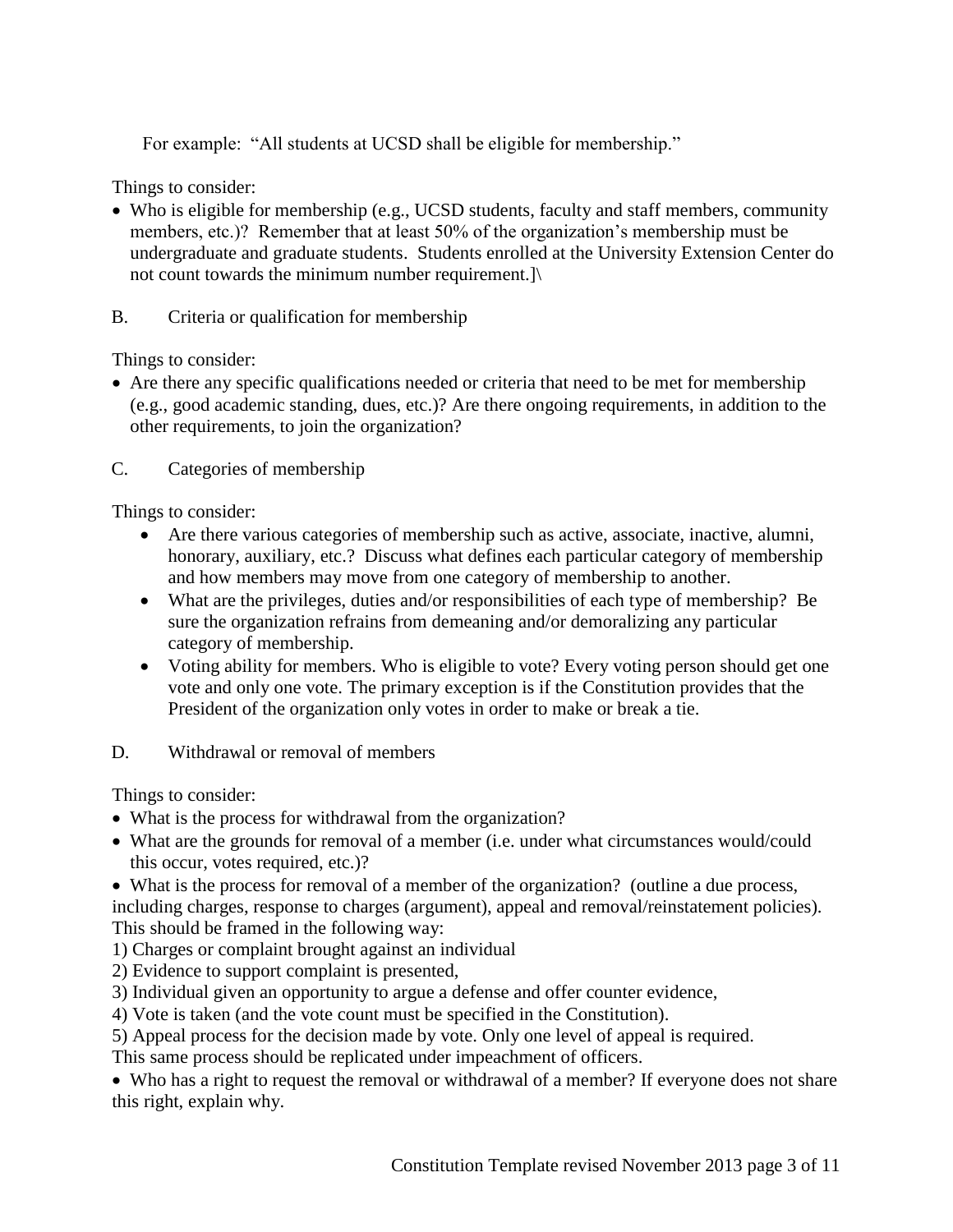Does an appeal process exist, and what are the policies and procedures to follow for such a process?

#### ARTICLE IV **OFFICERS**

# $\rightarrow$  A. List of officers

**For example: "The officers shall be:**

**1. President 3. Secretary 5. Historian 2. Vice President 4. Treasurer 6. Other"**

**Remember that decision making and control of the organization must remain in the hands of currently enrolled students. Each group must have a primary, secondary, and treasurer and all officers must be in good academic standing with the University.** 

B. General duties and responsibilities of officers. Get more specific in your by-laws.

# **Things to consider:**

C. Qualifications for becoming an officer

Things to consider:

- Who is eligible for office (e.g., only UCSD students, good academic standing, specific skills, necessary experience, class level requirement, etc.)?
- Outline a backup plan in case eligibility cannot be met by any or few members (i.e. all eligible members graduated).
- Officer qualifications are a satisfactory method of attempting to restrict your executive positions (i.e. Pres, VP, Treasurer, etc.) to those members with more seniority and experience. However, your organization will not be permitted to have newer member votes counting for less than more experienced members.

# D. Terms of office

Things to consider:

- Specify time frame (e.g., quarter, academic year, etc.).
- When do officers assume their positions?
- Officer transitions. When are elections held? (i.e. Elections are held as specified in Article V, section A.) When does the officer transition or transition retreat occur?
- Suggestion: Elect officers in early to mid-Winter quarter, use the rest of Winter to transition officers, have the new board take office on day 1 of Spring, so that the old board can help and advise while the new board is in charge. This creates overlap in duties and a designated training period and makes the organization stronger.
- E. Procedure for filling vacated offices

Things to consider:

• Are special elections held?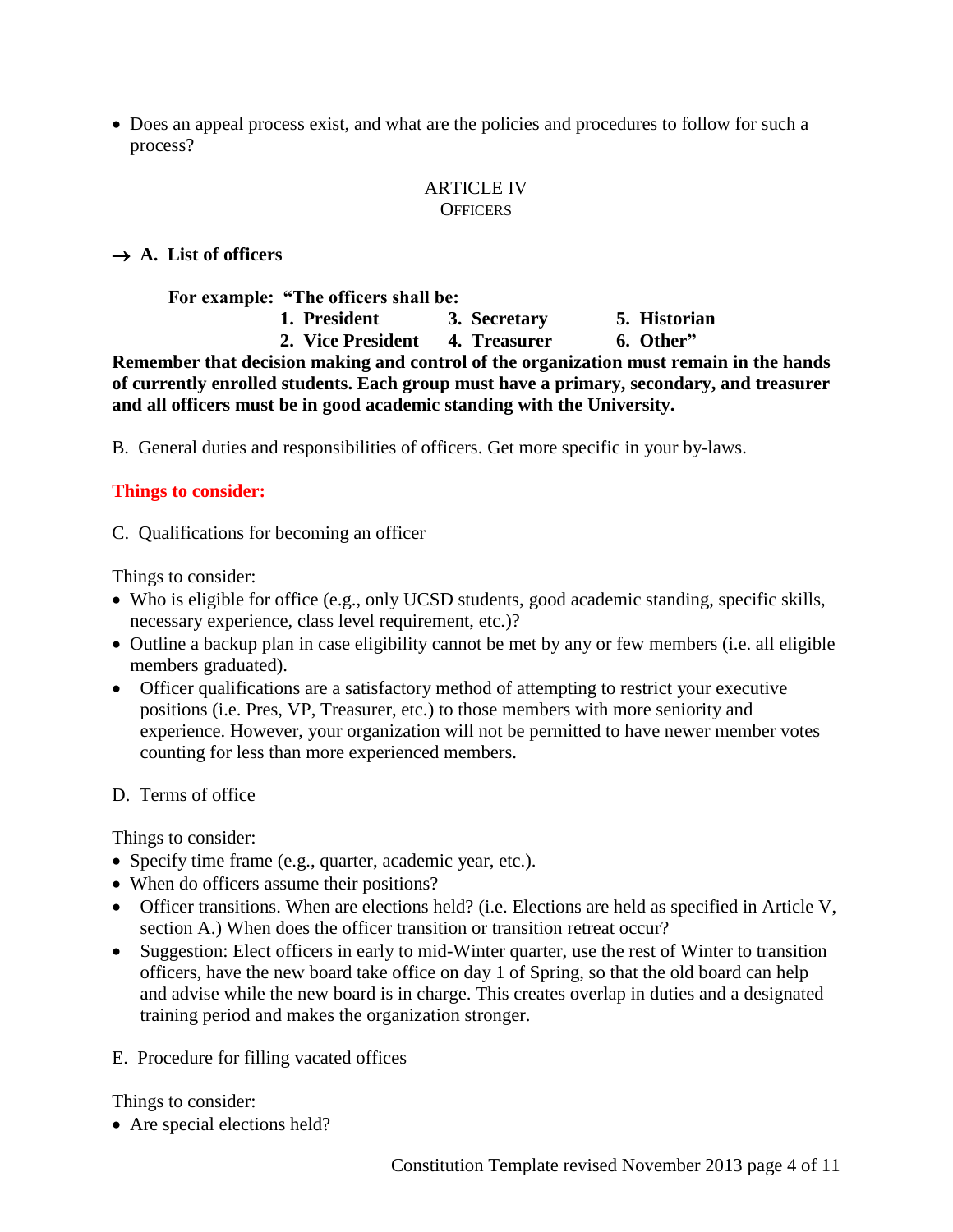Is ascending order used (moving up the rank order of officers to fill a position)? What is the order of succession (the rank order of officers to be used in ascending order)? Is the order of succession used for each position down the ladder, or can it stop along the way?

Are appointments made, or are interviews coordinated?

F. Procedure for removal of officers

#### Things to consider:

- Who can initiate the removal of an officer?
- What are the specific procedures to be followed for removal (due process)?

 What type (secret ballot, voice vote, roll call vote, etc.) of vote is required for removal? Is the success vote figure determined by eligible voters present or by individuals present? Review due process section under removal of members.

#### G. Appeal policy

Things to consider

- See Article III D for details on due process.
- Is there a set time period to carry out an appeal?
- What are the steps involved with an appeal?

# ARTICLE V

# **ELECTIONS**

# $A. \rightarrow$  Times and period when elections occur

Things to consider:

- How often and what time of year are elections held?
- Are there any special elections?
- Transitions retreat

#### B. **Nominations**

# **(general members must be included in the nomination process)**

Things to consider:

- How are nominations made?
- Are there self-nominations?
- Is an application process required for nomination?
- C. Notification and posting of elections

Things to consider:

What is the process for notifying others or posting information regarding elections (e.g.,

- letters, flyers, poster, announcements, etc.)?
- How long is the notification and posting period?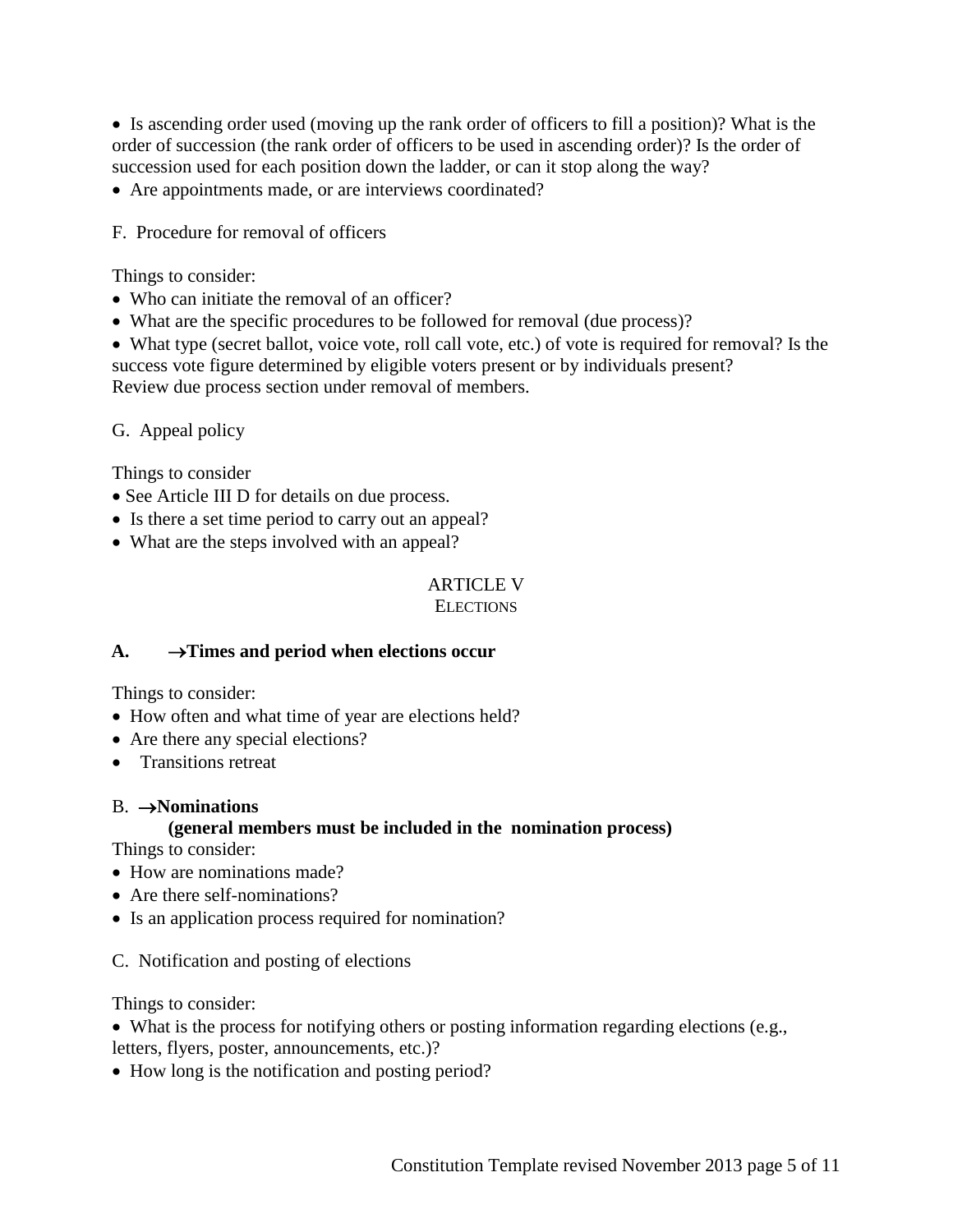# $E. \rightarrow$ **Election procedures**

## o **(general members must have the ability to vote for those nominated)**

- Things to consider:
- What is the specific procedure followed for elections?
- Is there a secret ballot taken, or is it a hand or verbal vote?
- How are run-off elections conducted is there is a tie between 2 or more candidates?
- What number or percentage of members or quorum is necessary for elections to be complete (e.g., 2/3, etc.)? How many members need to be present in order to hold elections and how many of those members must vote for someone in order for that person to be elected? What if the vote cannot take place if not enough members are present? Can people vote by email or by proxy?
- Who is eligible to vote?
- Is there enough time from when elections occur to when the new person takes office to transition information?
- When does the newly elected officer officially take office?

#### ARTICLE VI **COMMITTEES**

#### A. Types of meetings

Things to consider:

- $\bullet$  State the names, purposes, and responsibilities of the various standing committees (e.g., executive board, publicity, fundraising, etc.).
- How are members selected for each committee?
- How is the head of the committee chosen?
- B. Temporary/special committees

Things to consider:

- How and when are such committees formed?
- What are the purposes and responsibilities of special committees?
- What is the duration of a temporary or special committee?

#### ARTICLES VII **MEETINGS**

# A. Types of meetings

Things to consider:

- Are there different types of meetings (e.g., business, regular, special, executive, etc.)?
- Who is required to attend each type of meeting? What happens if a meeting is missed?

B. Time and occurrence of meetings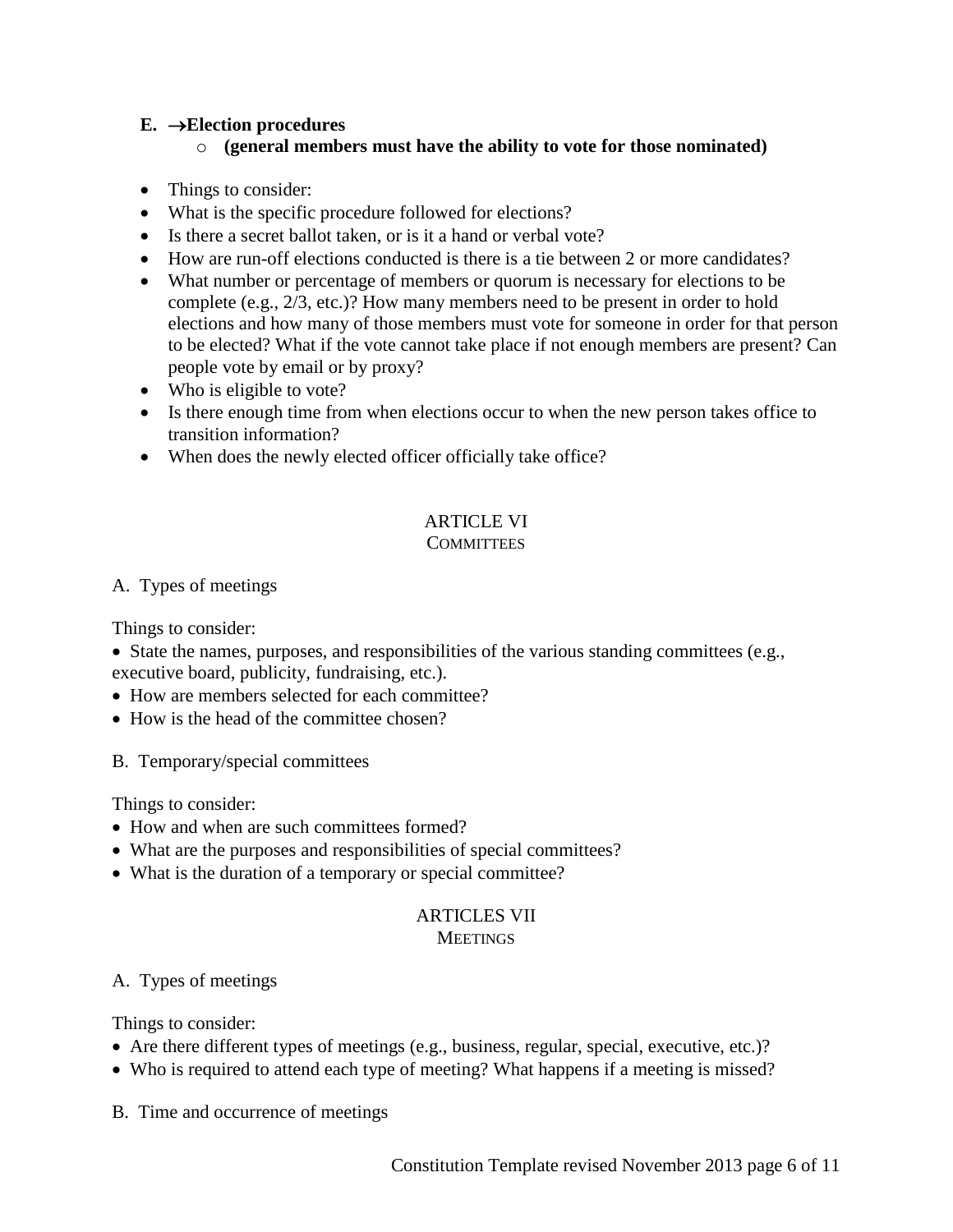Things to consider:

- How often are meetings held (e.g., weekly, monthly, etc.)?
- Is there a set date for meetings?

# C. Special meetings

Things to consider:

 What are the circumstances under which special meetings may be called? Who can call the meetings?

# D. Quorum

A quorum usually consists of the next whole number above one half of the total active membership. However, the number should be determined according to the organization's need. For example, a quorum could be defined by an individual organization as "Two-thirds of the eligible voting membership."

Things to consider:

- Note that the purpose of quorum is to insure that enough members are present and expressing their opinions for the decisions made at this meeting to be considered valid and meaningful to the organization. You may wish to state this in this section of the constitution.
- State the percentage or number of members needed for a quorum.
- What happens if quorum does not exist at a meeting? What if quorum is not reached for a few meetings?
- Will there be an attendance policy created to ensure quorum?

E. Method of conducting meetings

Things to consider:

 What rules shall govern the conduct of business for the organization (e.g., Robert's Rules of Order Newly Revised, General Consensus, etc.)?

F. Meeting minutes and records

Meeting minutes and other records are vital for an organization's success. Election results, impeachment of an officer, removal of a member, approval of a budget or expense and confirmation of amendment approval are just a few of the important items that meeting minutes are used to validate/verify.

 $\rightarrow$  Example: "It shall be the responsibility of the secretary to take meeting minutes and **keep related records of all meetings (including special and emergency meetings). Minutes will be read or distributed at the beginning of the meeting that follows the meeting from which the minutes were taken. Additions and corrections are to be made at this time and a final approval of the minutes must be made.**

Things to consider:

Who is responsible for taking notes and/or meeting minutes?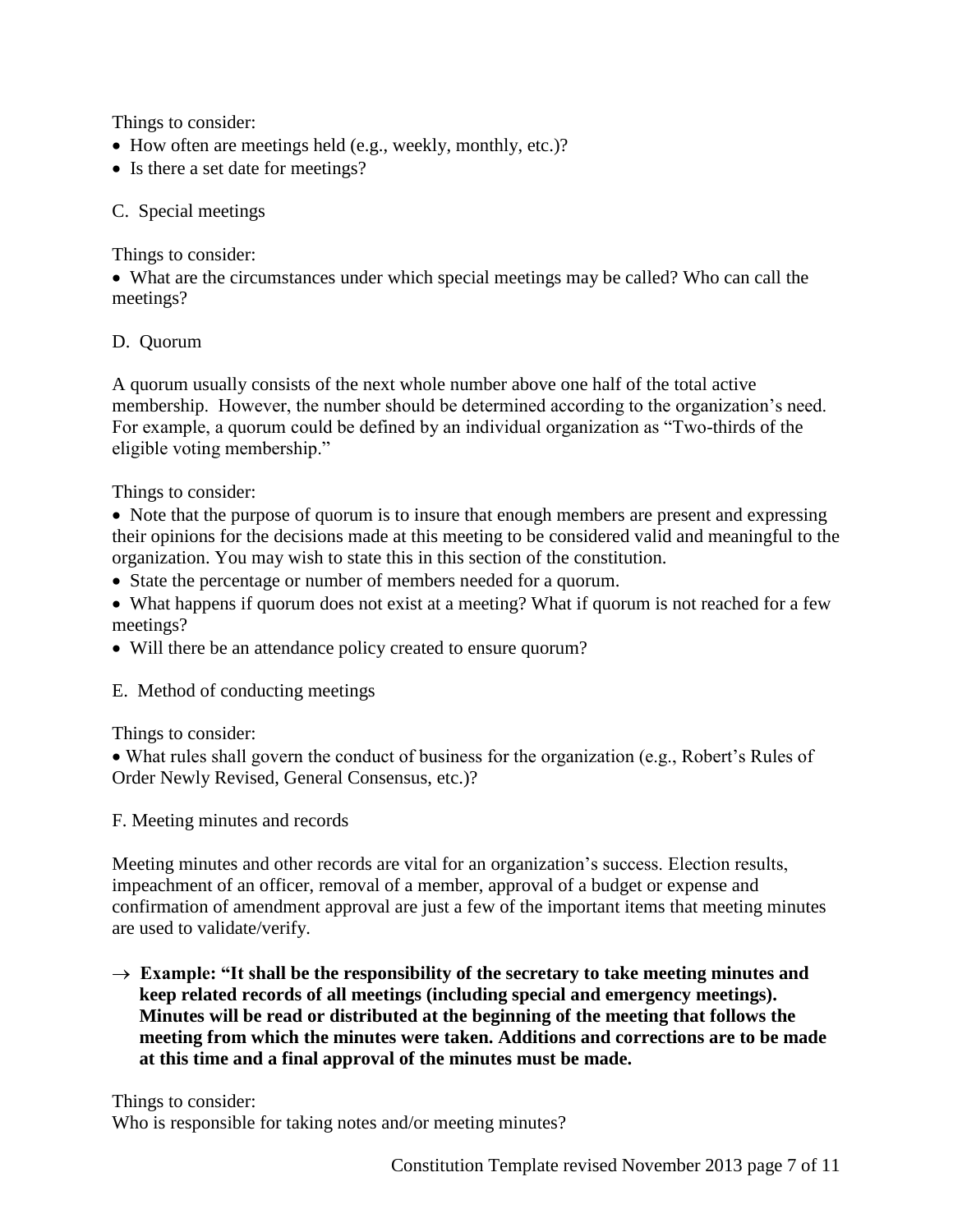How are these records stored and who is responsible for them?

How does the organization share the meeting minutes with the membership to solicit corrections to the minutes?

# ARTICLE VIII

#### FINANCIAL RECORDS

- $\rightarrow$  "The University shall have the right to audit the financial records of this organization. **If dues are collected, it should be stated; also the purpose for which the dues are levied."**
- **If the organization will receive funding from Sixth College Student Council (SCSC), Associated Student at UCSD (ASUCSD) or the Graduate Student Association (GSA), the organization must comply with all funding policies and procedures issued by the funding authority.**

# $\rightarrow$  A. Dues/membership fees

**For example: "The dues for membership to (name of student organization) shall be (amount of dues)." These dues finance the following events, budgets; programs, etc. (list all)."**

Things to consider:

 Is there a set fee and/or dues? The constitution should state if the organization charges membership dues. However, given the need over time to change the dollar amount of dues, such amounts or dues formulations should appear in by-laws unless the organization does not plan to write any bylaws.

- When are fees due?
- Who is the officer or member responsible for collecting and monitoring fees?
- Are there other optional fees that members may incur (i.e. event t-shirts, formal dinners, etc.)?
- Is there a way for members to fundraise to pay their dues if they cannot afford it? Can payment plans be arranged to allow students to pay over time?
- \*\*\*\*

B. Budget expenditures

For example: "These dues finance the following events, budgets, programs, etc. (list all)."

Things to consider:

• Who are the officer(s)/member(s) responsible for authorizing all expenditures and reimbursements?

• Is a vote of the members required for all expenditures?

 What is the process used to insure that the membership must approve how the organization funds are used? Is an annual budget proposed with membership ratification or are expenditures discussed and approved on an as needed basis?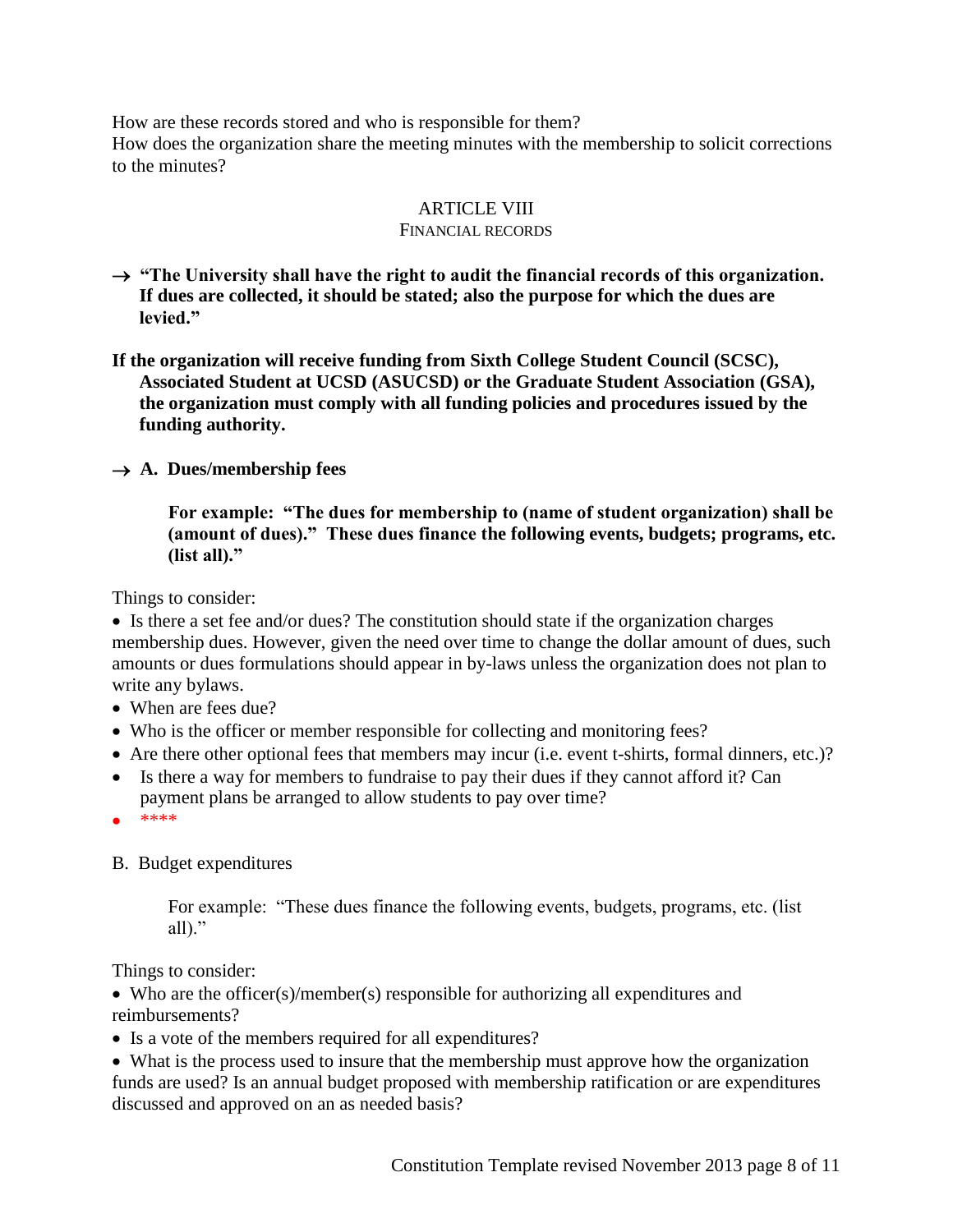Officers should never have complete control of financial matters to the exclusion of the general membership.

 What is the procedure for disbursement of all remaining funds upon dissolution of the organization?

#### ARTICLE IX **ADVISORS**

#### **What an advisor is and does**

A student organization advisor is a person, selected by the organization or appointed by the college, to provide guidance and advice in the operations of the organization. Advisors are educators outside of the classroom setting and a resource person for the organization. Advisors have a variety of roles with an organization including being a mentor, teacher, leader and follower. One key role of the advisor is to represent the university and the college by helping the members be mindful of the interests, policies, and expectations of the university and college as the members are managing their organization.

Ideally, the advice of the advisor to the organization's membership and leadership is welcome and seen as valuable. The decision making and goal setting for the organization should remain in the hands of the student membership but should be tempered with the valuable insights of the advisor.

If for some reason, the organization is experiencing challenges with the advisor of their organization they are encouraged to speak with the advisor first about their concerns. If conflicts are unable to be resolved directly with the advisor, principle members of the organization should consult with the Dean or Assistant Dean of Student Affairs.

#### **What an advisor is not and does not do**

Unfortunately, some student organizations have a misinformed notion of what an advisor does and does not do. An advisor is not someone who cleans up after a major event or makes sure that regular meeting rooms for the organization have been reserved; these are responsibilities of the student leadership of the organization. An advisor is not someone to invite to events but otherwise exclude from the business of the organization until the organization is in trouble; the advisor should be informed about and consulted with regard to the on-going business of the organization. An advisor does not take control of the organization; this is the responsibility of the student membership. If the organization ceases to exist due to inaction by the student membership, this is an unfortunate but appropriate outcome. **Organizations should not look to their advisor to do crisis intervention on behalf of the organization but only to seek to do so in conjunction with the student leadership.**

A. Selection of advisors (when the advisor is not appointed by Sixth College)

Things to consider:

- How is an advisor selected (e.g., by appointment, election, or selection)?
- How is a pool of advisor candidates developed?

B. Qualifications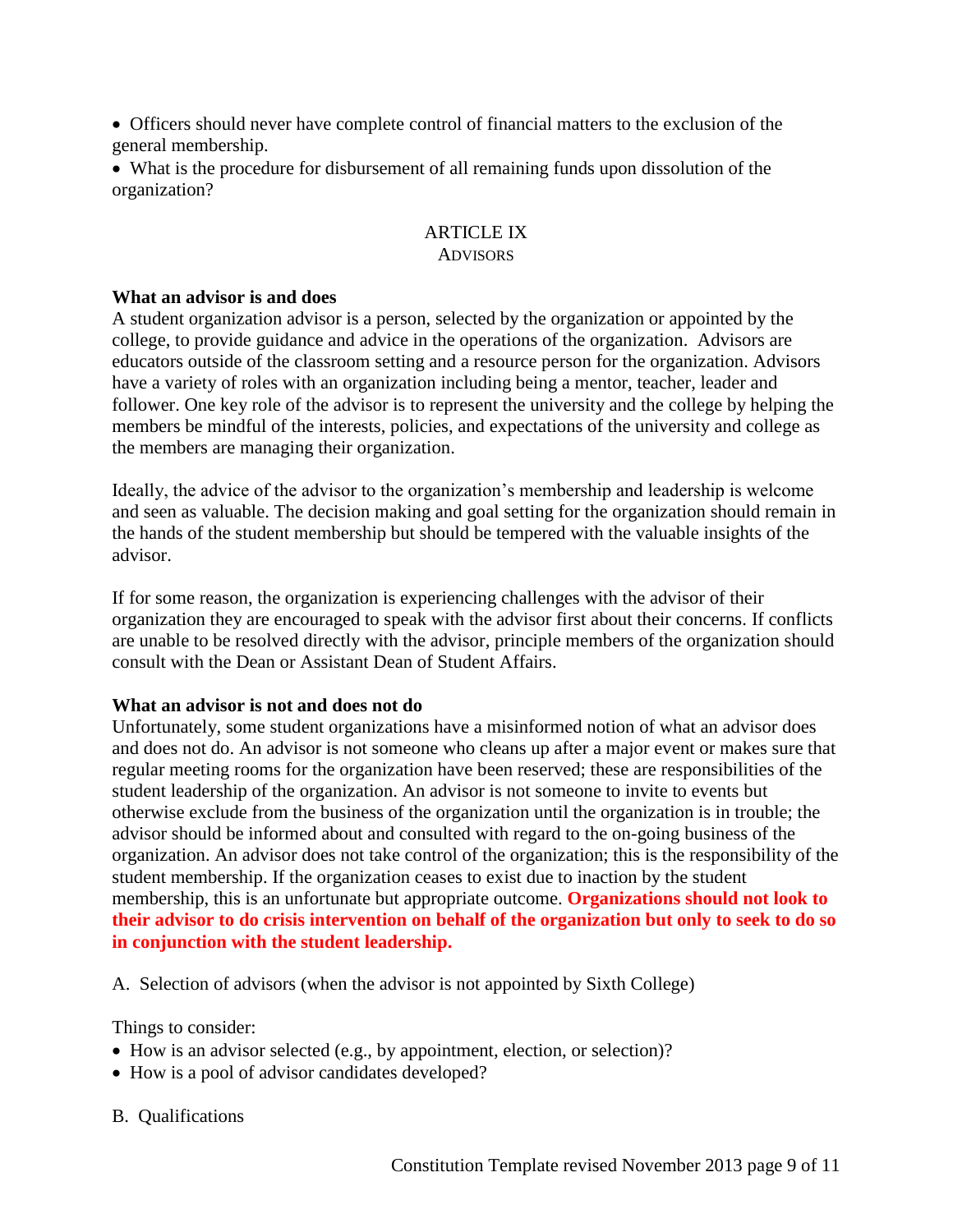Things to consider:

Are there any specific criteria for selecting an advisor?

C. Terms of service

Things to consider:

- How long of a term does/can the advisor serve?
- Are there limitations on the number of terms?

D. Roles and duties of an advisor

Things to consider:

- What are the responsibilities of the advisor?
- What are the groups' expectations for the involvement of advisors?

# ARTICLE X

#### **AMENDMENTS**

## **Remember that a separate amendment procedure should be written for the constitution and the by-laws. The by-laws should be easier to amend than the constitution.**

A. Proposing amendments

### $\rightarrow$  All amendments shall be in agreement with University regulations and policies and are **not approved until reviewed by a Student Affairs official. Organizations must notify their Organization Advisor in Student Affairs once the new document ready for review.**

Things to consider:

• Who can propose an amendment and what is the procedure (e.g., verbal, written, how much time must pass between an amendment being introduced and it being voted on, etc.)?

#### B. Provisions

→ Example: "Amendments to the constitution shall be approved by a 2/3 vote [actual **percentage of membership is variable; i.e. 2/3 or ½ or ¾] of the total membership eligible to vote. A signed copy of the amendment(s) shall be filed at the Sixth College Student Affairs office within one week after adoption. All amendments shall be in agreement with Sixth College and University regulations and policies and are not approved until reviewed by a Student Affairs official. The amendments shall be filed with the Sixth College Student Affairs office through your advisor within one week of adoption. "** 

Things to consider:

- When can an amendment be proposed?
- Is there any notice required in advance for amending the constitution and/or bylaws?
- How many members must be present for adoption of the amendment?
- Who can vote on the amendment?